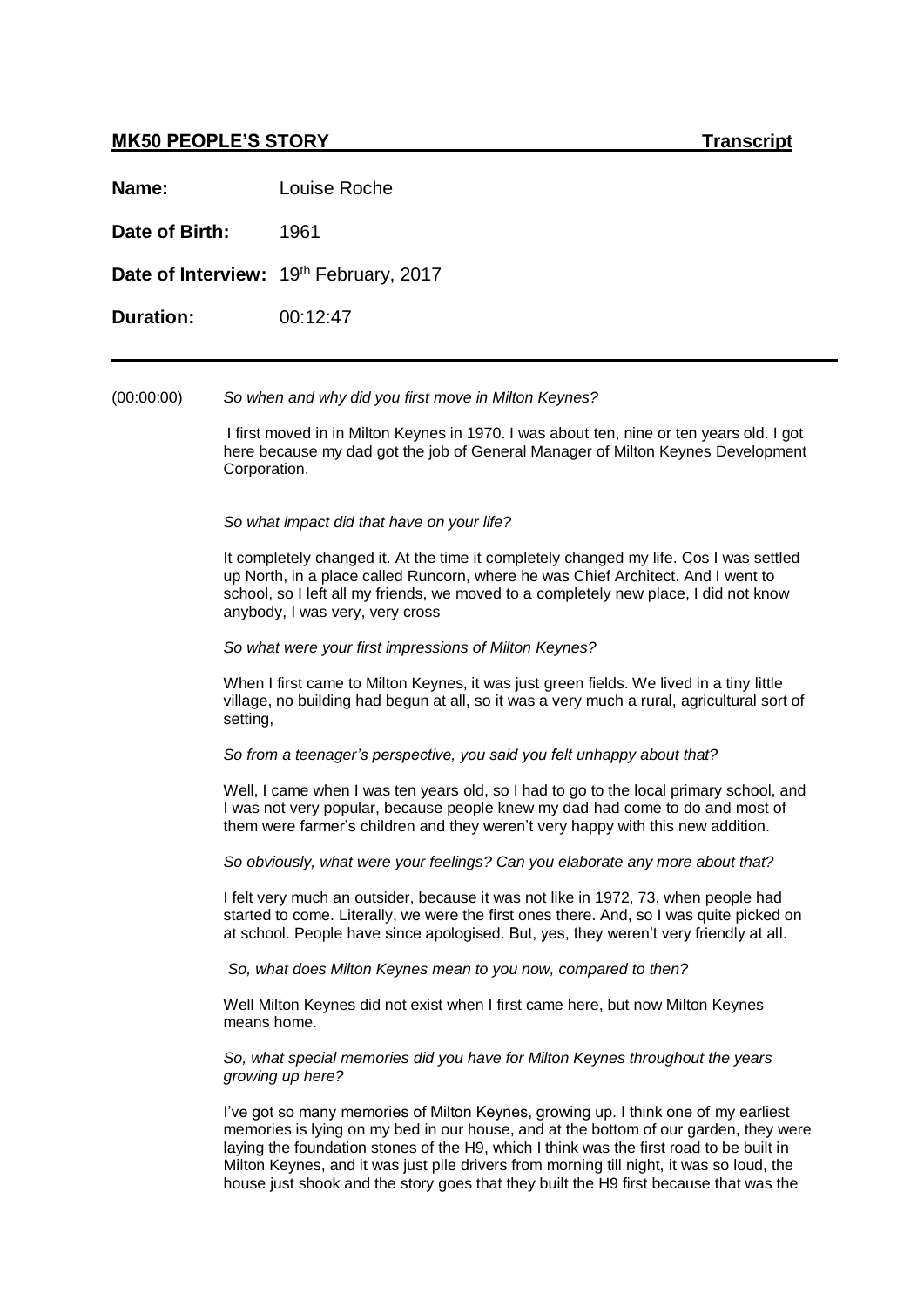route from my house to the office where my dad worked in Wavendon. So he could just have a straight road to go down.

## *So obviously you were Tinker's Bridge?*

Yeah, we were Simpson. And there was nothing, I mean to do then, nothing. This was before, before Bletchley Leisure Centre was built, before... the hub was Bletchley, that's where kind of people went, and there were two buses a day, one at 10 o'clock and one at three o'clock, and then you came back by 5 o'clock. And that's what you did on Saturday, you went to Bletchley, and you went to a café and, eventually, when the Leisure Centre was built, you went to the Leisure Centre. There was literally nothing to do. So our socialisation, if you like was all the youths of the villages, the surrounding villages, would meet on a place called Bowlers Bridge... and we would just hang out there. Yes there was not much to do. Early memories, I remember mud; a lot of mud. Walking to school we would end up with sort of platforms of mud on our feet. Of course, I spent a lot of time on building sites, because I would follow my dad on building sites, cos I'd follow my dad when he perused what was going on. Lots of meetings at our house, with, you know, all the architects, and all these young things used to come and talk about what they were gonna do and all their kind of ideas and stuff; and I used to sit very quietly and listen to it all.

#### *Were you really aware of the impact of what your dad was doing, making history in Milton Keynes?*

No, not really, when I was that age. I was not really aware just what a big project it was. But I think, when I was older... you know he was always in the paper and (00:05:00) obviously, I used to go to Wavendon Tower where he worked, and there would a sort of strange silence when he walked in, and I began to realise he was quite important. He was just my dad, really.

> *So, you yourself, what part have you played in the development of Milton Keynes? How do you feel about your role in the development of Milton Keynes? Is there anything in particular you've been involved in?* Personally, I suppose, I've been involved in developing arts; I've been involved in the

> arts quite a lot in Milton Keynes.

#### *Can you elaborate on that?*

OK, so I left Milton Keynes when I was eighteen, and went to university, and then I came back for just very, very short periods of time. And then I went off to Leeds and stayed there for about twelve years and worked in television up there. And then, when I came back to Milton Keynes, when I had my children, I started to write plays, and my first play was on in about 2000, and we did that at Madcap, in Wolverton. And that play, now, has been touring in America for about ten years, so, and I have since written about sixteen or seventeen other plays, which get performed all over the country and all over the world as well. So…

## *How much has Milton Keynes changed from when you left to when you came back? Did you come back and visit?*

Yes, my mum always lived here. And my dad as well, until he died. He died in 92, so I'd always come back and I had a lot of friends here as well.

## *Were you seeing changes happening in Milton Keynes then, and what were your opinions of those changes?*

I think, I think nobody can really match the changes that happened from say when I was ten to probably when dad left the Development Corporation in, I think it was around about 1980 or something like that. The changes then were just massive, and